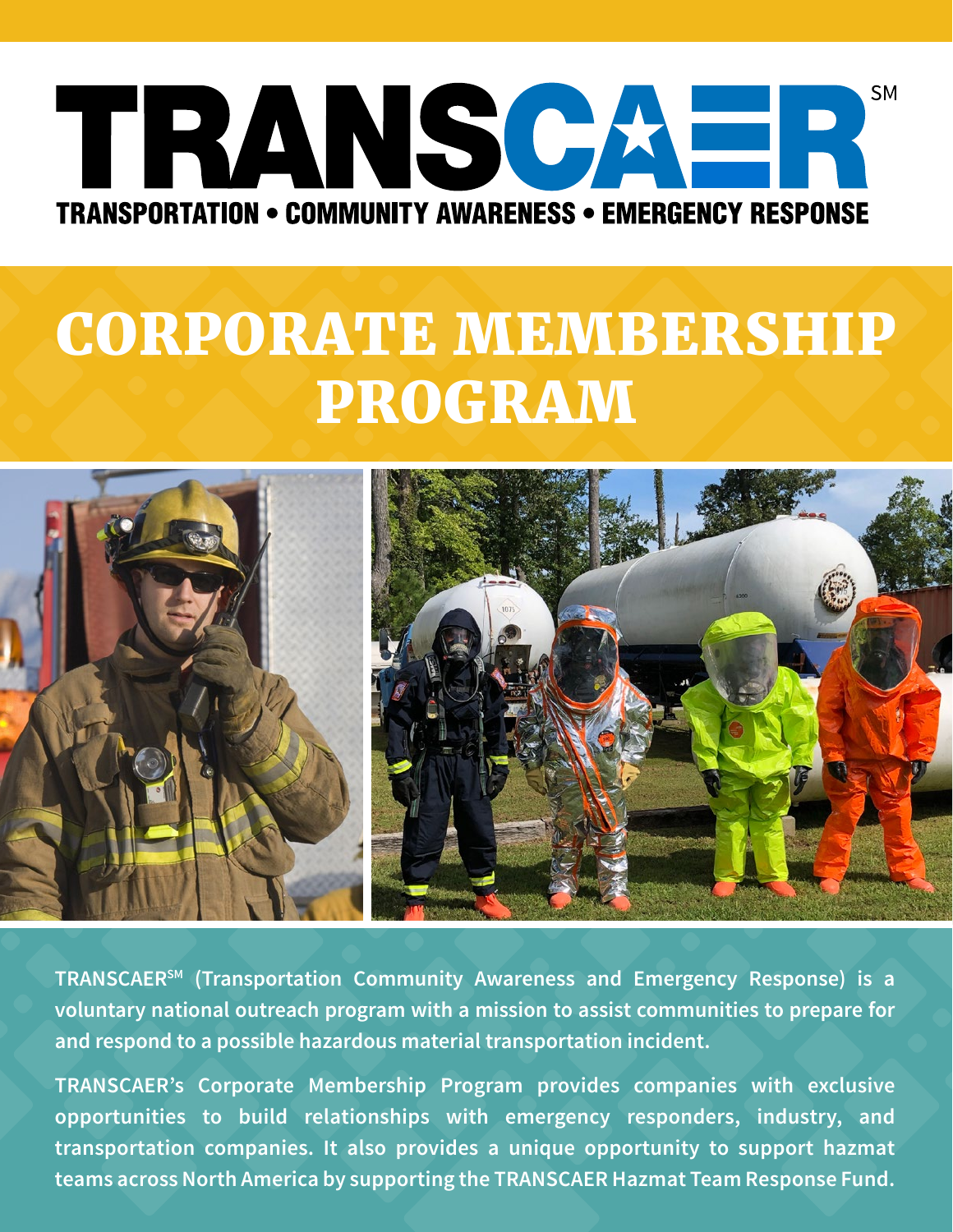# WHY BECOME A CORPORATE MEMBER?

TRANSCAER trains 30,000+\* emergency responders each year for FREE! Since we are a voluntary national outreach program, we depend on our corporate members to financially support our training and outreach initiatives.

Corporate membership benefits your company with new channels to promote your brand. Additionally, your membership contributions enable TRANSCAER to provide quality training programs for emergency responders throughout the year.

*\*Note: Due to COVID in 2020 and 2021, TRANSCAER was not able to train the same level of emergency responders. The training totals for 2015-2019 have consistently been over 30,000 responders annually.*

### OTHER BENEFITS INCLUDE:



**Employee Satisfaction:** Companies that partner with nonprofits and are engaged in community outreach tend to have better employee retention and satisfaction.



**Professional Development:** Volunteering is a great way to not only give back to your community, but one of the benefits of volunteerism to your employees is the ability to create new skills and sharpen existing ones.

**Philanthropy:** Volunteering highlights the philanthropic work of your organization and improves consumer confidence that your organization is invested in social responsibility.



**Marketing & Community Outreach:** Becoming a corporate member and showing your support of emergency responders improves your reputation among your peers and in the community. Improving employee satisfaction and professional development and demonstrating corporate social responsibility can result in a positive return on investment.



### TRANSCAER Hazmat Response Team Fund

The TRANSCAER Hazmat Team Response Fund was created to make sure hazmat responders have the proper hazmat response equipment and advanced training to protect themselves and their community when responding to hazmat transportation incidents.

From each corporate membership fee, \$500 is allocated to the TRANSCAER Hazmat Team Response Fund.

The TRANSCAER Hazmat Team Response Fund provides annual awards between \$500-\$2,500 to hazmat teams who are seeking to purchase specific hazmat equipment or attend advanced training.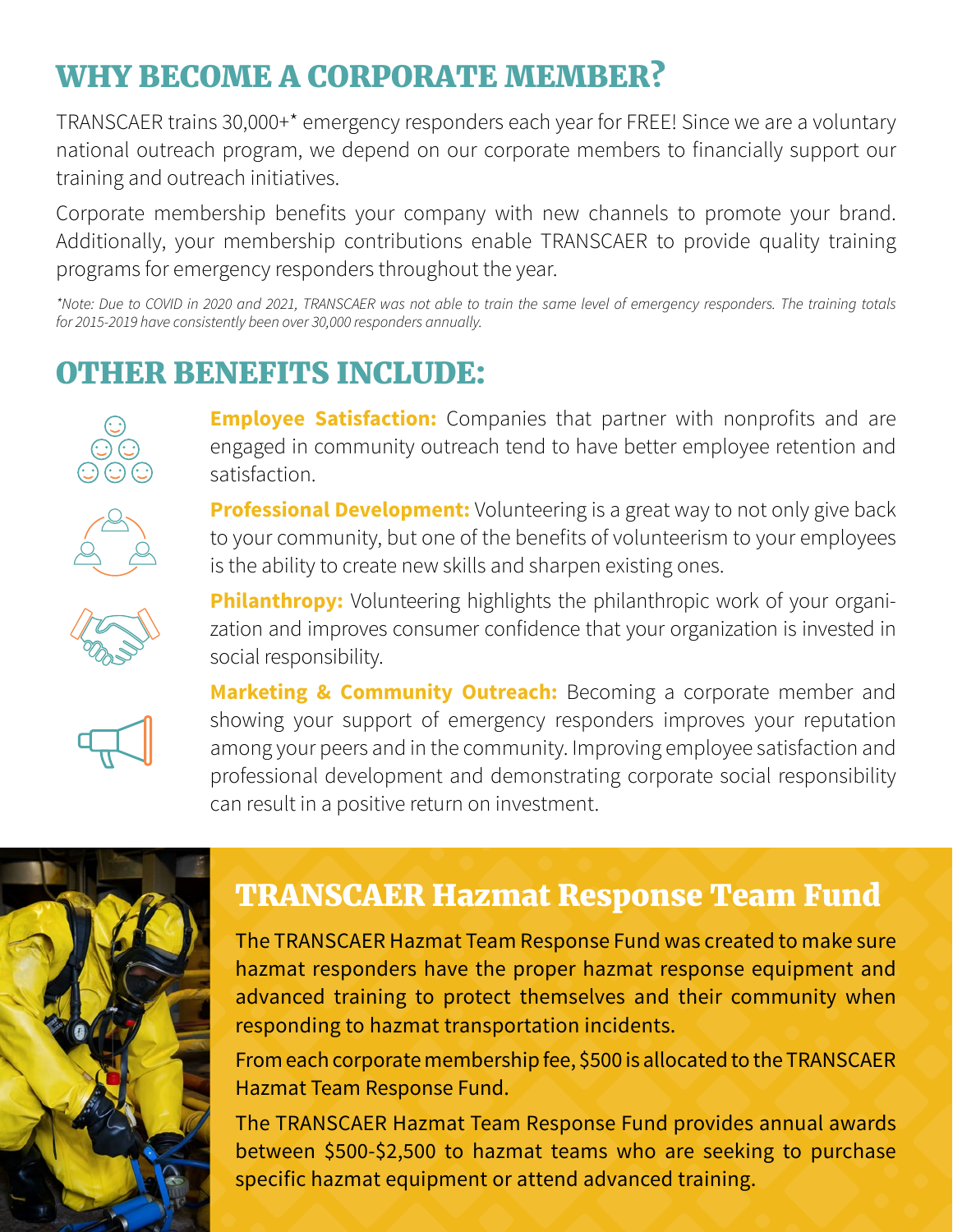### CORPORATE MEMBERSHIP BENEFITS CHART

| \$10,000                                                                                               | \$5,000                                                                                                                                  | \$2,500                                                                                                   | \$1,000                                                                                                          |
|--------------------------------------------------------------------------------------------------------|------------------------------------------------------------------------------------------------------------------------------------------|-----------------------------------------------------------------------------------------------------------|------------------------------------------------------------------------------------------------------------------|
| <b>Chairman's Club</b>                                                                                 | <b>Corporate Gold</b>                                                                                                                    | <b>Corporate Silver</b>                                                                                   | <b>Corporate Bronze</b>                                                                                          |
| \$500 allocated to the<br><b>TRANSCAER Hazmat Team</b><br><b>Response Fund</b>                         | \$500 allocated to the<br><b>TRANSCAER Hazmat Team</b><br><b>Response Fund</b>                                                           | \$500 allocated to the<br><b>TRANSCAER Hazmat Team</b><br><b>Response Fund</b>                            | \$500 allocated to the<br><b>TRANSCAER Hazmat Team</b><br><b>Response Fund</b>                                   |
| <b>Company is</b><br>highlighted on social media<br>accounts after joining                             | <b>Company is</b><br>highlighted on social media<br>accounts after joining<br>+5 additional times annually + 3 additional times annually | <b>Company is</b><br>highlighted on social media<br>accounts after joining<br>+1 additional time annually | <b>Company is</b><br>highlighted on social media<br>accounts upon joining the<br>program                         |
| Four complimentary ads<br>per year in quarterly<br>newsletter<br>(Size: 2550 x 600, max 500 KB)        | Two complimentary ads<br>per year in quarterly<br>newsletter<br>(Size: 2550 x 600, max 500 KB)                                           | One complimentary ad per<br>year in quarterly<br>newsletter<br>(Size: 2550 x 600, max 500 KB)             | Logo included in one thank<br>you ad highlighting all<br><b>Corporate Members in the</b><br>quarterly newsletter |
| <b>Six complimentary</b><br>month-long ads on the<br><b>TRANSCAER website</b><br>(Size: 366 x 275)     | <b>Four complimentary</b><br>month-long ads on the<br><b>TRANSCAER website</b><br>(Size: 366 x 275)                                      | <b>Two complimentary</b><br>month-long ads on the<br><b>TRANSCAER</b> website<br>(Size: 366 x 275)        |                                                                                                                  |
| Two articles in the<br>quarterly newsletter                                                            | One article in the<br>quarterly newsletter                                                                                               |                                                                                                           |                                                                                                                  |
| Full - page ad in<br><b>TRANSCAER today</b><br>magazine                                                | $1/2$ page ad in<br><b>TRANSCAER today</b><br>magazine                                                                                   | $1/4$ page ad in<br><b>TRANSCAER today</b><br>magazine                                                    | Logo included in thank you<br>ad with all corporate<br>member logos in TRANSCAER<br>today magazine               |
| <b>Eligible to submit</b><br>two articles<br>to the TRANSCAER blog                                     | <b>Eligible to submit</b><br>an article<br>to the TRANSCAER blog                                                                         | Not eligible for article<br>submission                                                                    | <b>Not eligible for article</b><br>submission                                                                    |
| <b>Logo on TRANSCAER</b><br><b>Website</b>                                                             | <b>Logo on TRANSCAER</b><br><b>Website</b>                                                                                               | <b>Logo on TRANSCAER</b><br>Website                                                                       | <b>Logo on TRANSCAER</b><br><b>Website</b>                                                                       |
| <b>Company listing and link</b><br>on TRANSCAER Website                                                |                                                                                                                                          |                                                                                                           |                                                                                                                  |
| <b>Eligible to participate</b><br>in national training events                                          |                                                                                                                                          |                                                                                                           |                                                                                                                  |
| Eligible to provide a<br>company branded promo-<br>tional item at one national<br>conference each year |                                                                                                                                          |                                                                                                           |                                                                                                                  |
| Logo on corporate member<br>banner at all conferences<br>where National TRANSCAER<br>is exhibiting     |                                                                                                                                          |                                                                                                           |                                                                                                                  |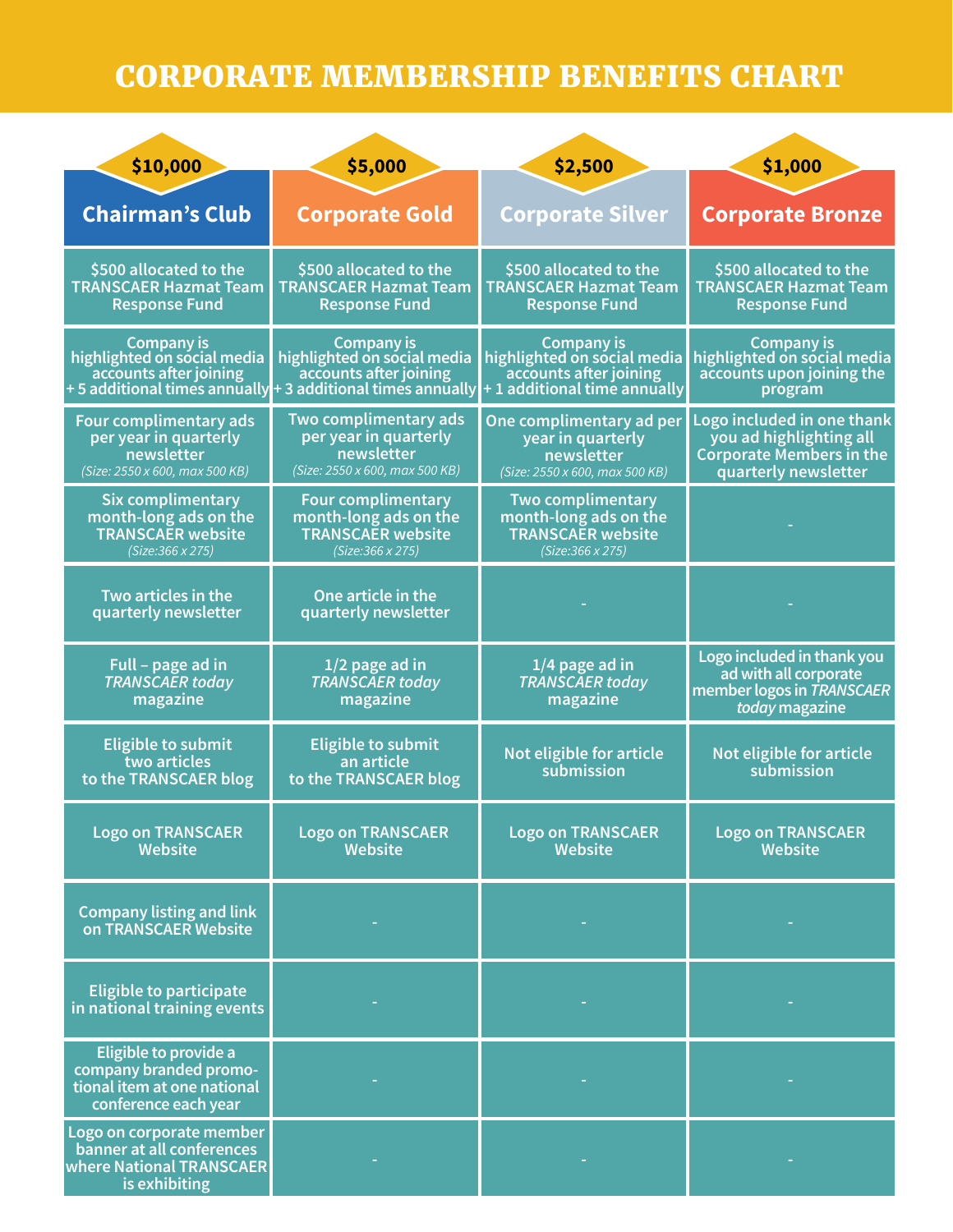

## **Terms & Conditions**

TRANSCAER corporate members are companies who support the overall TRANSCAER mission and want to provide financial support to the TRANSCAER program and the TRANSCAER Hazmat Team Response Fund.

Corporate members receive benefits that are outlined in this corporate membership brochure. Corporate members are not National TRANSCAER Task Group (NTTG) Members, they do not attend NTTG Meetings, and do not receive a vote. Corporate Members are not eligible to serve on the TRANSCAER Executive Committee.

# **Eligibility**

Organizations that are nonprofit industry and transportation trade associations may not join solely under the Corporate Membership Program and must enter the program as Sponsors.

# **Contact Information**

For additional questions regarding TRANSCAER's Corporate Membership Program please contact:

#### **Erica Bernstein**

Director – Outreach CHEMTREC/TRANSCAER ebernstein@chemtrec.com (703) 741-5524